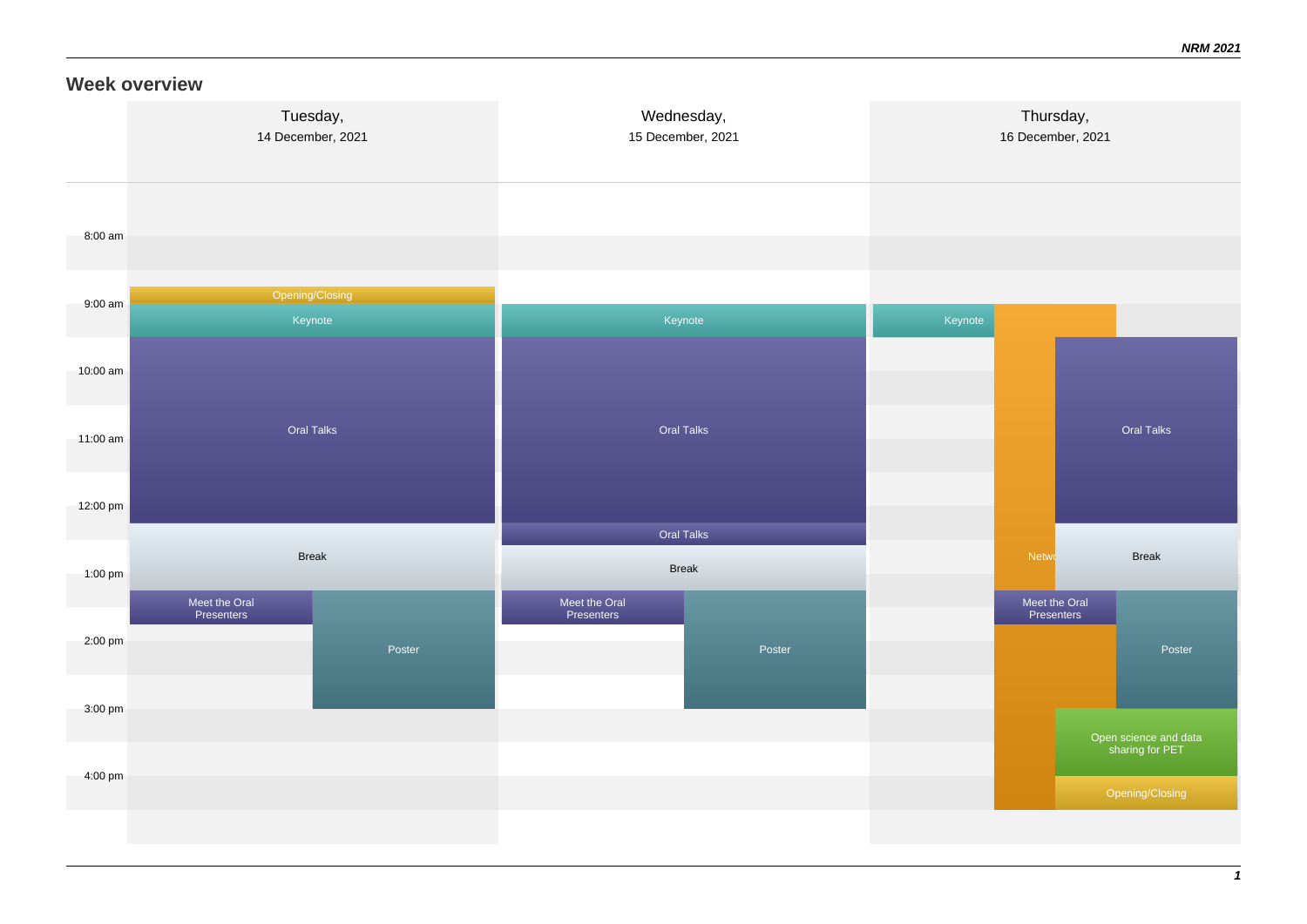## **Overview: Tuesday, 14 Dec, 2021**

|          | Track                                               | Poster floor          |
|----------|-----------------------------------------------------|-----------------------|
| 8:00 am  |                                                     |                       |
|          |                                                     |                       |
| 9:00 am  | Opening<br>KN-01 - Keynote by N. Palomero-Gallagher |                       |
|          | S-01 - Oral Talks 1                                 |                       |
| 10:00 am |                                                     |                       |
| 11:00 am |                                                     |                       |
|          |                                                     |                       |
| 12:00 pm |                                                     |                       |
|          | $LB -$ Lunch Break                                  |                       |
| 1:00 pm  |                                                     |                       |
|          | EXP-01 - Meet the oral presenters                   | P-TU - Poster Session |
| 2:00 pm  |                                                     |                       |
| 3:00 pm  |                                                     |                       |
|          |                                                     |                       |
|          |                                                     |                       |
|          |                                                     |                       |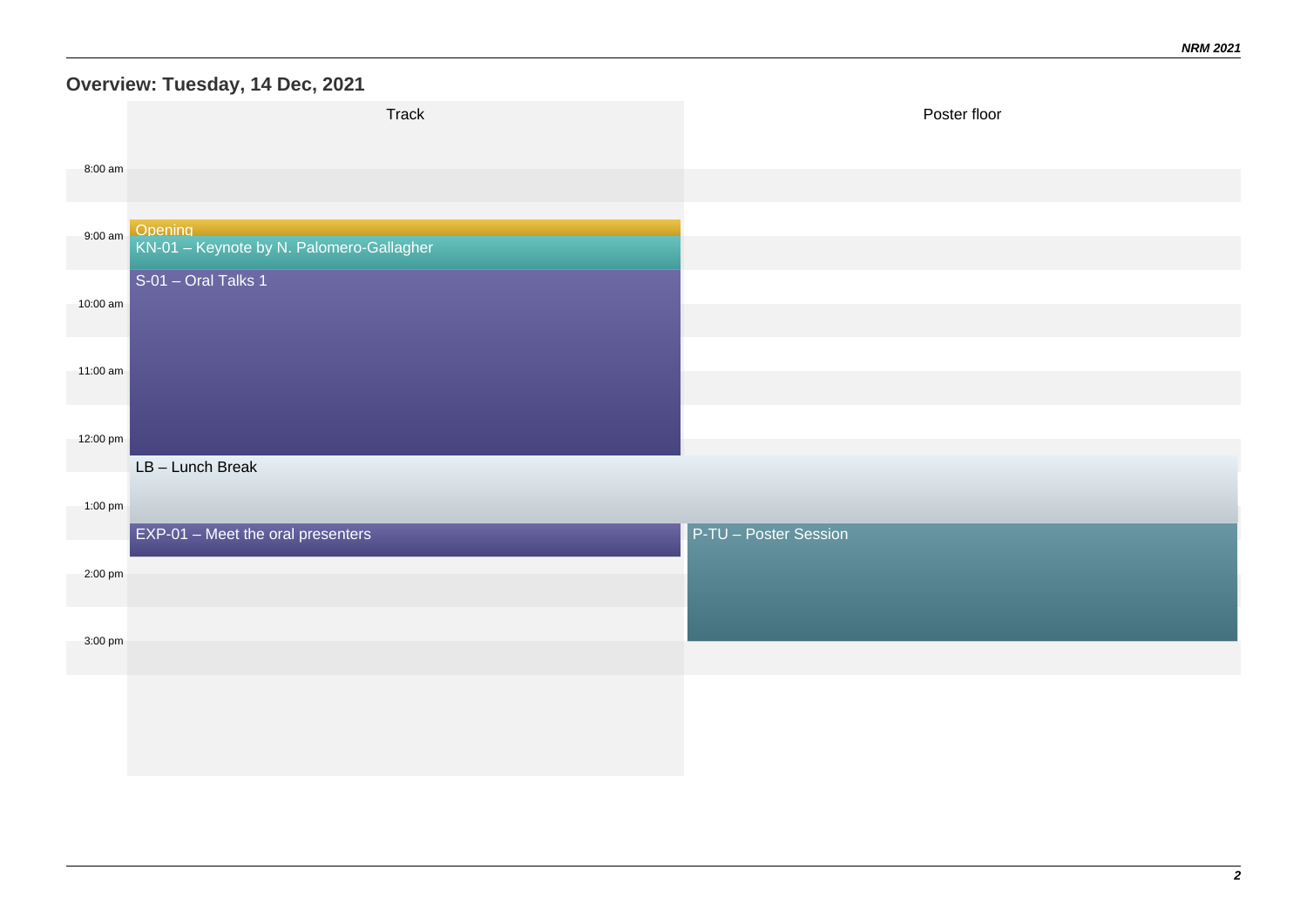## **Overview: Wednesday, 15 Dec, 2021**

|          | Track                             | Poster floor          |
|----------|-----------------------------------|-----------------------|
| 9:00 am  |                                   |                       |
|          | KN-02 - Keynote by Michael Heneka |                       |
| 10:00 am | S-02 - Oral Talks 2               |                       |
|          |                                   |                       |
| 11:00 am |                                   |                       |
|          |                                   |                       |
| 12:00 pm |                                   |                       |
|          | NNRM - The next NRM               |                       |
| 1:00 pm  | $LB - Lunch$ Break                |                       |
|          | EXP-02 - Meet the oral presenters | P-WE - Poster Session |
|          |                                   |                       |
| 2:00 pm  |                                   |                       |
|          |                                   |                       |
| 3:00 pm  |                                   |                       |
|          |                                   |                       |
| 4:00 pm  |                                   |                       |
|          |                                   |                       |
|          |                                   |                       |
|          |                                   |                       |